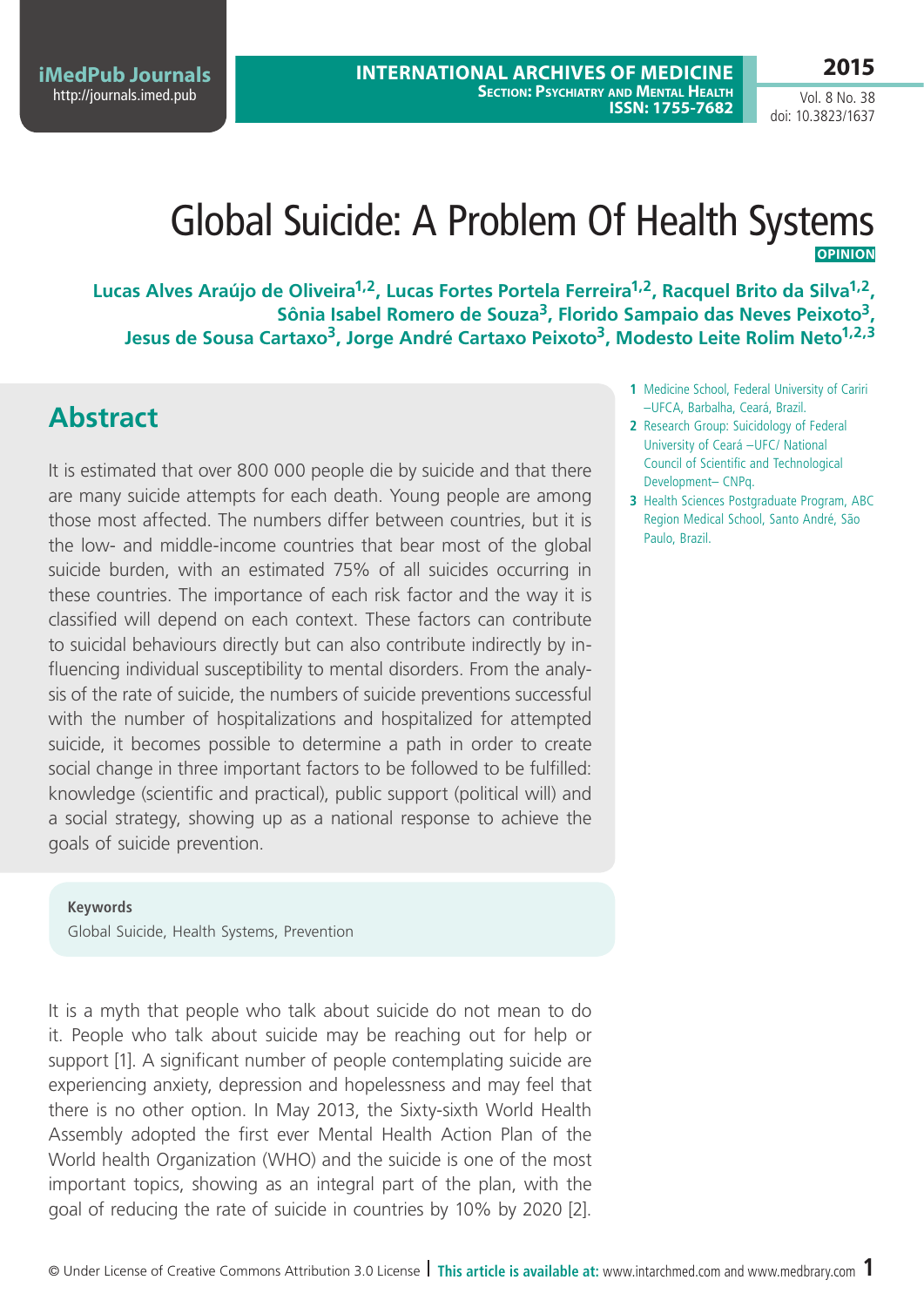**2015**

Vol. 8 No. 38 doi: 10.3823/1637

This action plan and the accompanying resolution represent a formal recognition of the importance of mental health for WHO's 194 member states. It is also a commitment by all member states to take specified actions to improve mental health and to contribute to the attainment of a set of agreed global targets [2, 3].

It is estimated that over 800 000 people die by suicide and that there are many suicide attempts for each death [1, 2]. Young people are among those most affected [1]. The numbers differ between countries, but it is the low- and middle-income countries that bear most of the global suicide burden, with an estimated 75% of all suicides occurring in these countries [2]. It is usual to think that only people with mental disorders are suicidal. Although, suicidal behaviour indicates deep unhappiness but not necessarily mental disorder [1]. Many people living with mental disorders are not affected by suicidal behaviour, and not all people who take their own lives have a mental disorder. Increasing evidence shows that the context is imperative to understanding the risk of suicide. Many suicides occur impulsively in moments of crisis and, in these circumstances, ready access to the means of suicide can determine whether a person lives or dies [1, 4].

The importance of each risk factor and the way it is classified will depend on each context. These factors can contribute to suicidal behaviours directly but can also contribute indirectly by influencing individual susceptibility to mental disorders [1, 5]. For example, "vulnerable groups" is used to refer to individuals or group of individuals who are made vulnerable by the situations and environments that they are exposed to [2]. These vulnerable group may be placed at a significantly higher risk of experiencing mental health problems, and includes minority groups, indigenous populations, older people, people experiencing discrimination and human rights violation, lesbian, gay, bisexual, and transgender persons, people exposed to conflict, natural disaster or other humanitarian emergencies [2, 5]. There are other risk group to suicide behaviour, such as people who suffer from suicide bereavement. Some research's outcomes show that there is a increased risk of suicide in the 2 years after suicide of a partner compared with after death of partner from non-suicide causes [5].

In addition to the vulnerable groups, it is necessary to emphasize the presence of risk factors, which often are the ones who define the individual who attempt suicide, lives or dies [1]. Pesticides, firearms, hanging, easy access to high places, such as buildings and bridges, are means to realize a suicide attempt. Suicide by firearms account for the majority of suicides in some countries, such as the USA [6]. Available data show a close correlation between the proportions of households owning firearms and the proportion of firearm suicides [6, 7, 8] Legislation restricting firearm ownership has been associated with a reduction in firearm suicide rates in many countries, including Australia, Canada, New Zealand, Norway and the United Kingdom. Besides, Pesticides account for an estimated one third of the world's suicides [1, 7, 9]. Suicide by intentional pesticide ingestion primarily occurs in rural areas of low- and middle-income countries (LMIC) in Africa, Central America, South-East Asia and the Western Pacific [9, 10, 11].

There are multiple contributing factors and causal pathways to suicide and a range of options for its prevention. Usually no single cause or stressor is sufficient to explain a suicidal act [1]. Most commonly, several risk factors act cumulatively to increase an individual's vulnerability to suicidal behavior [1, 2]. Some researches's outcomes show eight significant predictors of suicide remained in the final unconditional logistic regression model, in order of importance they were: high depression symptom score, previous suicide attempt, acute stress at time of death, low quality of life, high chronic stress, severe interpersonal conflict in the 2 days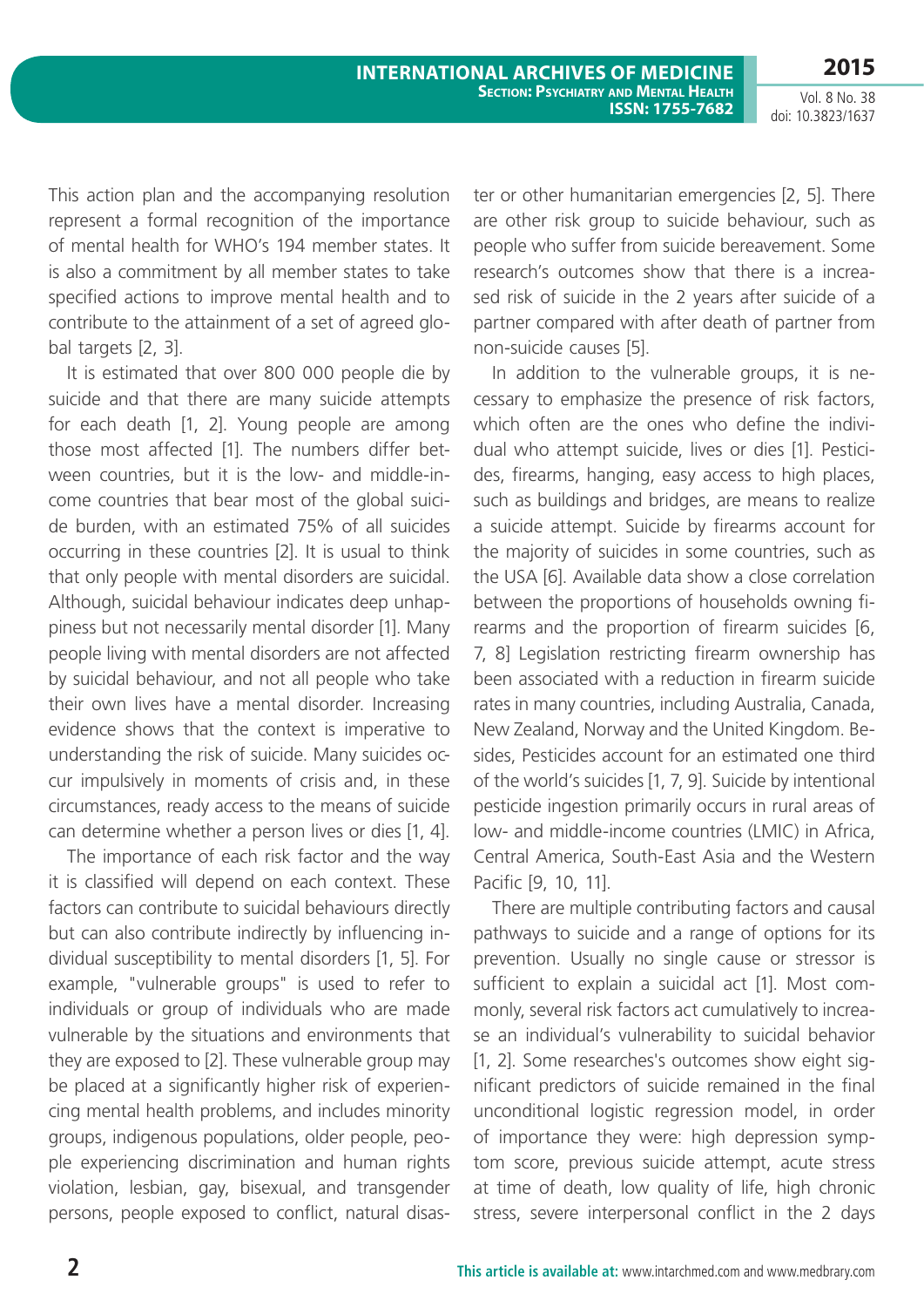Vol. 8 No. 38 doi: 10.3823/1637

before death, a blood relative with previous suicidal behaviour, and a friend or associate with previous suicidal behavior [4]. These suicide risks increased substantially with exposure to multiple risk factors: none of the 265 deceased people who were exposed to one or fewer of the eight risk factors died by suicide, but 30% (90/299) with two or three risk factors, 85% (320/377) with four or five risk factors, and 96% (109/114) with six or more risk factors died by suicide [4]. Effective interventions are imperative as they can mitigate the risk factors identified [1, 4]. Protective factors are equally important and have been identified as improving resilience. Therefore, enhancing protective factors is also an important aim of any comprehensive suicide prevention response [4].

It is necessary to know the distribuition's outlook of cases of suicide and attempted suicide to draw global protective factors that are effective in prevention. In 2012, suicide, occurred in 1.4% of all global deaths, setting the 15th leading cause of death [1, 2]. Worldwide, suicide is very common in the age group 15-29 years presenting itself as the second largest cause of death in this group [1, 2]. Men are the ones who most commit suicide [1, 2]. There is a variation in different countries regarding the prevalence of women1. The countries with lowaverage income are the most affected by suicide [1]. The age-standardized rate of suicide is somewhat higher in high-income countries than in low- and middle-income countries (LMICs) (12.7 versus 11.2 per 100 000 population) [1]. However, given the much larger proportion of the global population that resides in LMICs, 75.5% of all global suicides occur in these countries [1]. Among LMICs in the six WHO regions, there is an almost three-fold range in the age-standardized suicide rate, from a low of 6.1 per 100 000 in the Region of the Americas to a high of 17.7 per 100 000 in the South-East Asia Region [1]. One consequence of the different suicide rates in WHO regions is that in 2012 the South-East Asia Region accounted for 26% of the global population but for 39% of global [1].

The suicide rate is a macro indicator of the population's psychosocial wellbeing and an evaluation criterion of the effectiveness of suicide prevention strategies [2]. Since suicide is a sensitive issue, and even illegal in some countries, it is very likely that it is under-reported. In countries with good vital registration data, suicide may often be misclassified as an accident or another cause of death [12]. A high level of injury deaths of undetermined intent (UD) is usually discussed in connection with the validity of suicide statistics [12]. There are some surveys that correlate this two rates to assess the validity of data on the number of suicides. The rates used can be found at WHO's data center [2]. This attempt to develop an approach to deal with the problem of "hidden suicides" (murders, accidents or injury death of undetermined intent erroneously classified as a suicide, or vice versa), proposing an appropriate reference point to assess the validity of the statistical suicide data, should be used to set targets in countries that hadn't reached the WHO's plan benchmark [2, 12].

All this global knowledge base about suicide and suicide attempts are needed to guide governments, policy makers and stakeholders. The Draft Comprehensive Mental Health Action Plan 2013-2020 comes with the ideation of practical measures for countries based on their contexts, and current resources, proposing a multisectoral approach in public health promotion and prevention of suicide. The WHO's priority is the presence of these actions on global agendas of public health and public policy, raising awareness suicide as a public health problem globally [2].

No one who is suicidal is determined to die. Suicidal people are often ambivalent about living or dying [2]. Someone may act impulsively by drinking pesticides, for instance, and die a few days later, even though they would have liked to live on [2].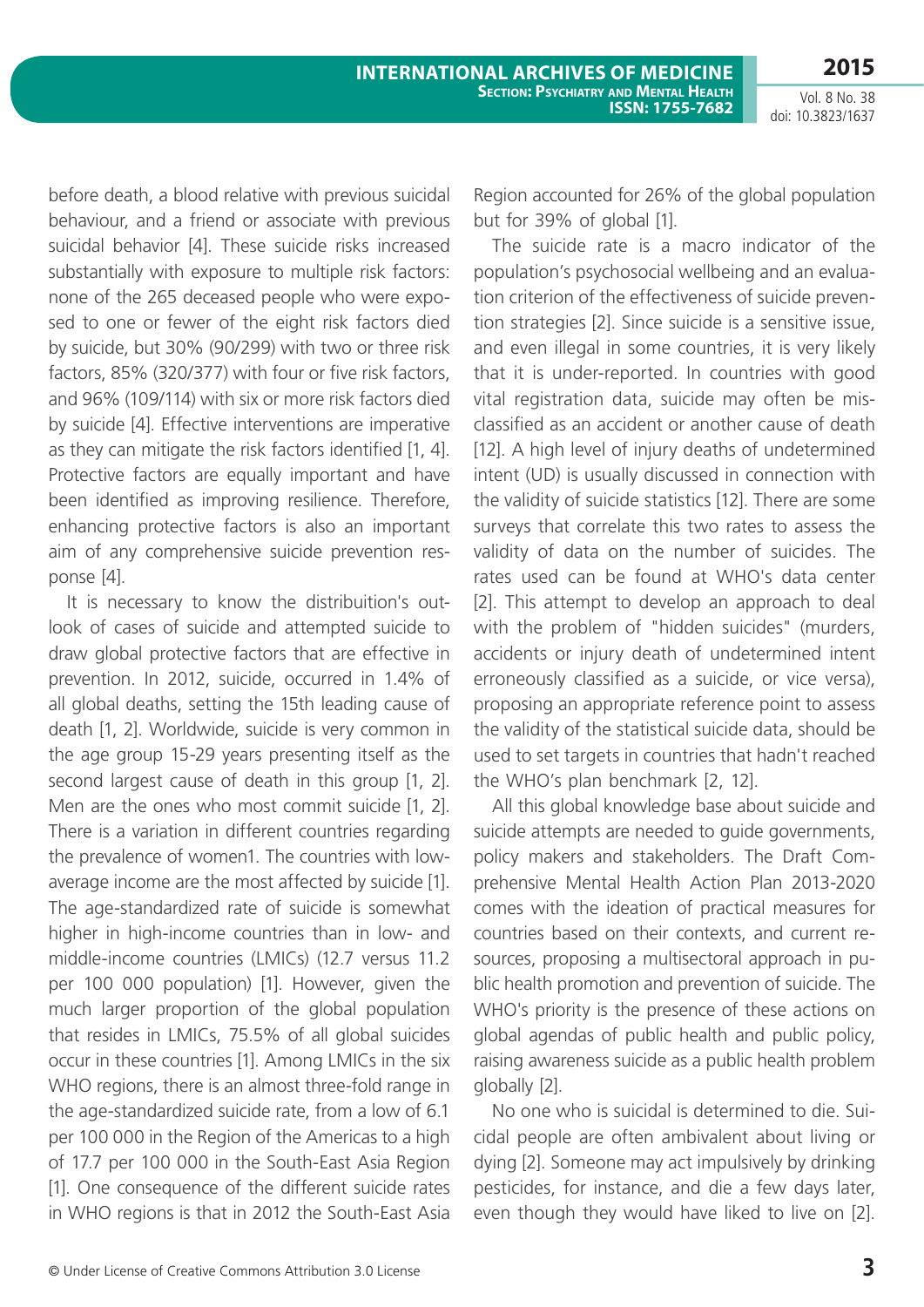**2015**

Vol. 8 No. 38 doi: 10.3823/1637

Suicides are preventable. Access to emotional support at the right time can prevent suicide [2].

This support is shown in the plan, in three different stages: universal prevention strategies are designed to reach an entire population in an effort to maximize health and minimize suicide risk by removing barriers to care and increasing access to help, strengthening protective processes such as social support and altering the physical environment; selective prevention strategies target vulnerable groups within a population based on characteristics such as age, sex, occupational status or family history - while individuals may not currently express suicidal behaviours, they may be at an elevated level of biological, psychological or socioeconomic risk-; indicated prevention strategies target specific vulnerable individuals within the population  $-$  e.g. those displaying early signs of suicide potential or who have made a suicide attempt [2].

In countries where suicide prevention activities have not yet taken place, the emphasis is on seeking out stakeholders and developing activities where there is greatest need or where resources already exist1. It is also important to improve surveillance at this stage [1]. In countries with some existing suicide prevention activities, a situation analysis can show what is already in place and indicate where there are gaps that need to be filled1. Countries that already have a relatively comprehensive national response should focus on evaluation and improvement, updating their knowledge with new data and emphasizing effectiveness and efficiency [1].

National strategies for suicide prevention should follow the options of implementation plan of the WHO, which include: increase public, political and media awareness of the magnitude of the problem, and the availability of effective prevention strategies; restrict access to the means of self-harm and suicide (for instance, firearms and pesticides); access and manage self-harm or suicide and associated mental, neurological and substance use disorders

(as outlined in the mhGAP intervention guide); optimize psychosocial support from available community resources both for those who have attempted suicide as well as for families of people who have committed suicide [2].

For these actions take effect and be improved, it is necessary to feed the databases because these data are still scarce and not very reliable for prevention. From the analysis of the rate of suicide, the numbers of suicide preventions successful with the number of hospitalizations and hospitalized for attempted suicide, it becomes possible to determine a path in order to create social change in three important factors to be followed to be fulfilled: knowledge (scientific and practical), public support (political will) and a social strategy, showing up as a national response to achieve the goals of suicide prevention [1].